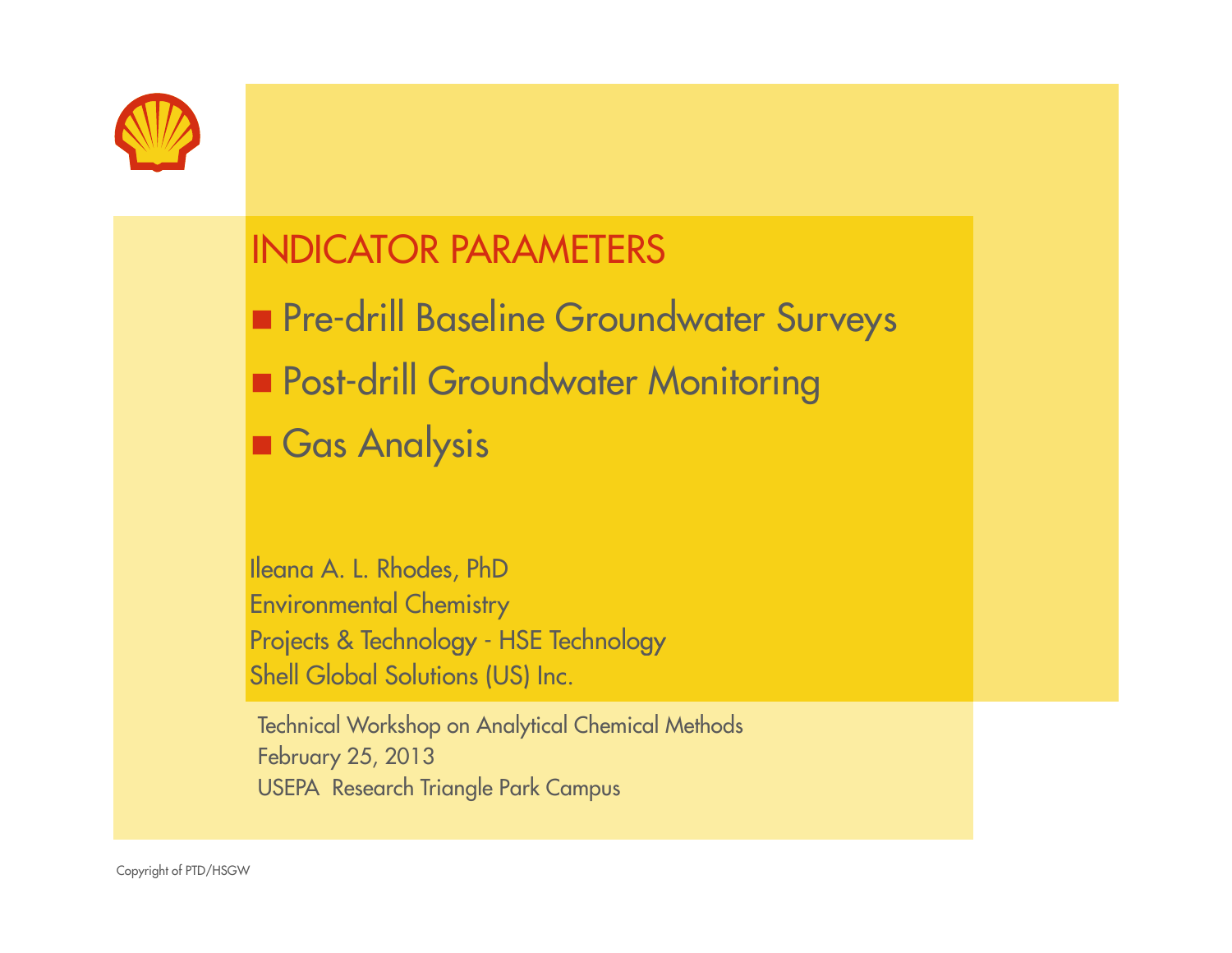## DEFINITIONS AND CAUTIONARY NOTE

The companies in which Royal Dutch Shell plc directly and indirectly owns investments are separate entities. In this presentation "Shell", "Shell group" and "Royal The companies in which Royal Dutch Shell plc directly and indirectly owns investments are separate entities. In this presentation "Shell", "Shell group" and "Royal<br>Dutch Shell" are sometimes used for convenience where refe "us" and "our" are also used to refer to subsidiaries in general or to those who work for them. These expressions are also used where no useful purpose is served by identifying the particular company or companies. "Subsidiaries", "Shell subsidiaries" and "Shell companies" as used in this presentation refer to companies in which Royal Dutch Shell either directly or indirectly has control, by having either <sup>a</sup> majority of the voting rights or the right to exercise <sup>a</sup> controlling influence. The companies in which Shell has significant influence but not control are referred to as "associated companies" or "associates" and companies in which Shell has joint control are referred to as "jointly controlled entities". In this presentation, associates and jointly controlled entities are also referred to as "equity-accounted investments". The term "Shell interest" is used for convenience to indicate the direct and/or indirect (for example, through our 23% shareholding in Woodside Petroleum Ltd.) ownership interest held by Shell in <sup>a</sup> venture, partnership or company, after exclusion of all third-party interest.

This presentation contains forward-looking statements concerning the financial condition, results of operations and businesses of Royal Dutch Shell. All statements other than statements of historical fact are, or may be deemed to be, forward-looking statements. Forward-looking statements are statements of future expectations that are based on management's current expectations and assumptions and involve known and unknown risks and uncertainties that could cause actual results, performance or events to differ materially from those expressed or implied in these statements. Forward-looking statements include, among other things, statements concerning the potential exposure of Royal Dutch Shell to market risks and statements expressing management's expectations, beliefs, estimates, forecasts, projections and assumptions. These forward-looking statements are identified by their use of terms and <sup>p</sup>hrases such as "anticipate", "believe", "could", "estimate", "expect", "intend", "may", "plan", "objectives", "outlook", "probably", "project", "will", "seek", "target", "risks", "goals", "should" and similar terms and <sup>p</sup>hrases. There are <sup>a</sup> number of factors that could affect the future operations of Royal Dutch Shell and could cause those results to differ materially from those expressed in the forward-looking statements included in this presentation, including (without limitation): (a) price fluctuations in crude oil and natural gas; (b) changes in demand for Shell's products; (c) currency fluctuations; (d) drilling and production results; (e) reserves estimates; (f) loss of market share and industry competition; (g) environmental and physical risks; (h) risks associated with the identification of suitable potential acquisition properties and targets, and successful negotiation and completion of such transactions; (i) the risk of doing business in developing countries and countries subject to international sanctions; (j) legislative, fiscal and regulatory developments including potential litigation and regulatory measures as <sup>a</sup> result of climate changes; (k) economic and financial market conditions in various countries and regions; (l) political risks, including the risks of expropriation and renegotiation of the terms of contracts with governmental entities, delays or advancements in the approval of projects and delays in the reimbursement for shared costs; and (m) changes in trading conditions. All forward-looking statements contained in this presentation are expressly qualified in their entirety by the cautionary statements contained or referred to in this section. Readers should not <sup>p</sup>lace undue reliance on forward-looking statements. Additional factors that may affect future results are contained in Royal Dutch Shell's 20-F for the year ended 31 December, 2011 (available at www.shell.com/investor and www.sec.gov ). These factors also should be considered by the reader. Each forward-looking statement speaks only as of the date of this presentation, February 25, 2013. Neither Royal Dutch Shell nor any of its subsidiaries undertake any obligation to publicly update or revise any forward-looking statement as <sup>a</sup> result of new information, future events or other information. In light of these risks, results could differ materially from those stated, implied or inferred from the forward-looking statements contained in this presentation. There can be no assurance that dividend payments will match or exceed those set out in this presentation in the future, or that they will be made at all.

We use certain terms in this presentation, such as discovery potential, that the United States Securities and Exchange Commission (SEC) guidelines strictly prohibit us from including in filings with the SEC. U.S. Investors are urged to consider closely the disclosure in our Form 20-F, File No 1-32575, available on the SEC website www.sec.gov. You can also obtain these forms from the SEC by calling 1-800-SEC-0330.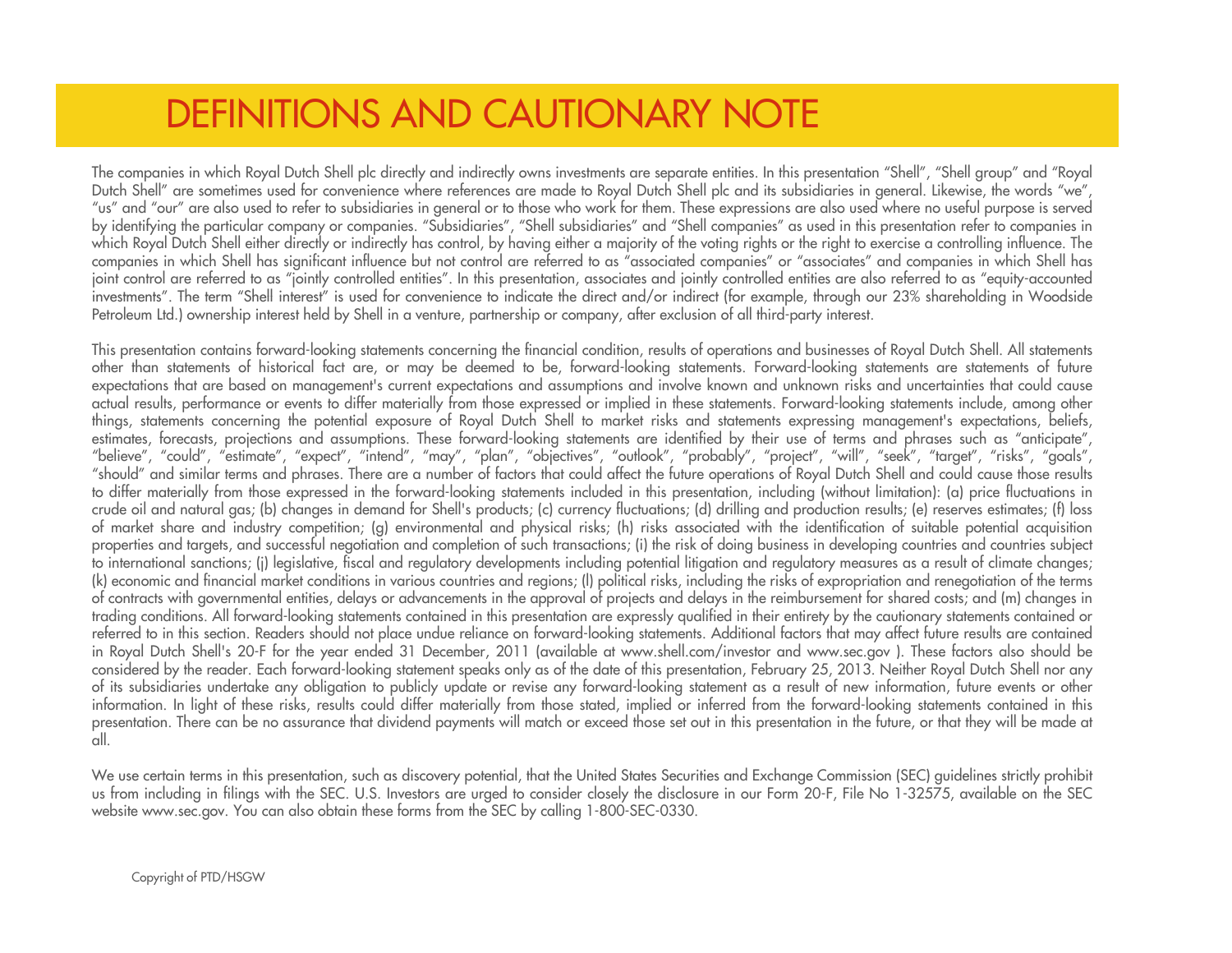# COMMON GROUNDWATER BASELINE PARAMETERS

**The parameters listed below are commonly used.** *Many of these parameters are not always useful*:

- **E** Field Screening: pH, Temperature, Specific Conductivity, DO, Redox
- П General Water Quality: Alkalinity, TDS, TSS, Hardness, Turbidity, MBAS, TOC
- Ξ Anions: Chloride, Sulfate, Bromide, Nitrates (as Nitrogen)
- Ξ Total and/or Dissolved Metals: As, Ba, Ca, Cr, Fe, K, Pb, Mg, Mn, Na, Se, Sr
- П ■ <u>Organics</u>: BTEX, Dissolved Light Gases (C1-C3), glycols
	- $\blacksquare$   $^{13}$ 8C and  $~^{2}$ 8H isotopes of Methane: Headspace or if dissolved methane exceeds a threshold value (1 to 20 mg/L, State-dependent)
	- <sup>13</sup>8C isotopes of Ethane, Propane+
- **Radioactivity (less frequently)** 
	- Gross alpha, gross beta
	- Ra-226, Ra-228 may be more accurate measurements

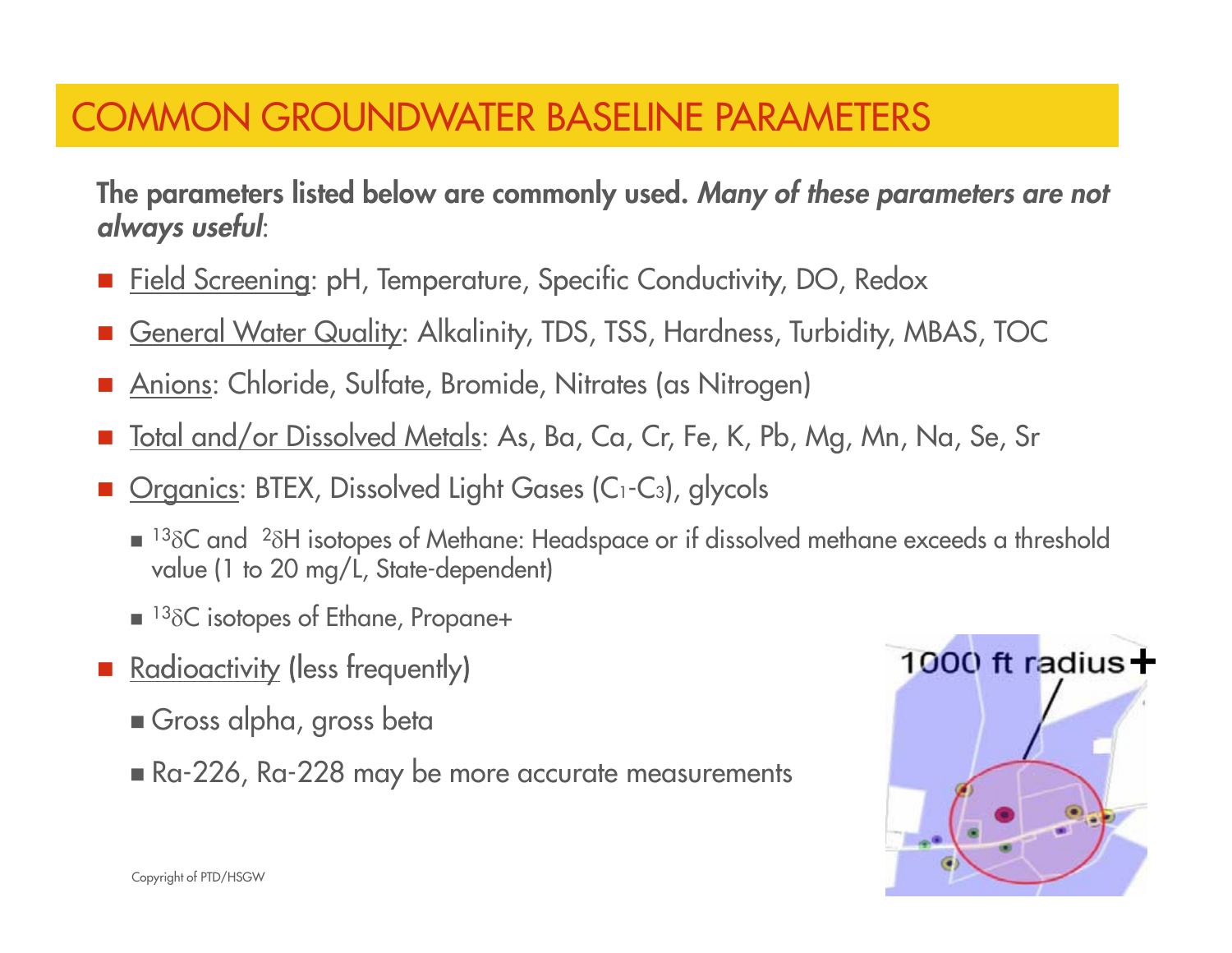# OVERVIEW: COMPOSITION OF HYDRAULIC FRACTURING FLUIDS

**Ficus.com** has volume information and detailed composition of hydraulic fracturing fluids for most wells

- **n** In general, additives are <1% total volume
- *What parameters should be used as indicators of potential impact to*  groundwater from hydraulic fracturing activities, flowback/produced water?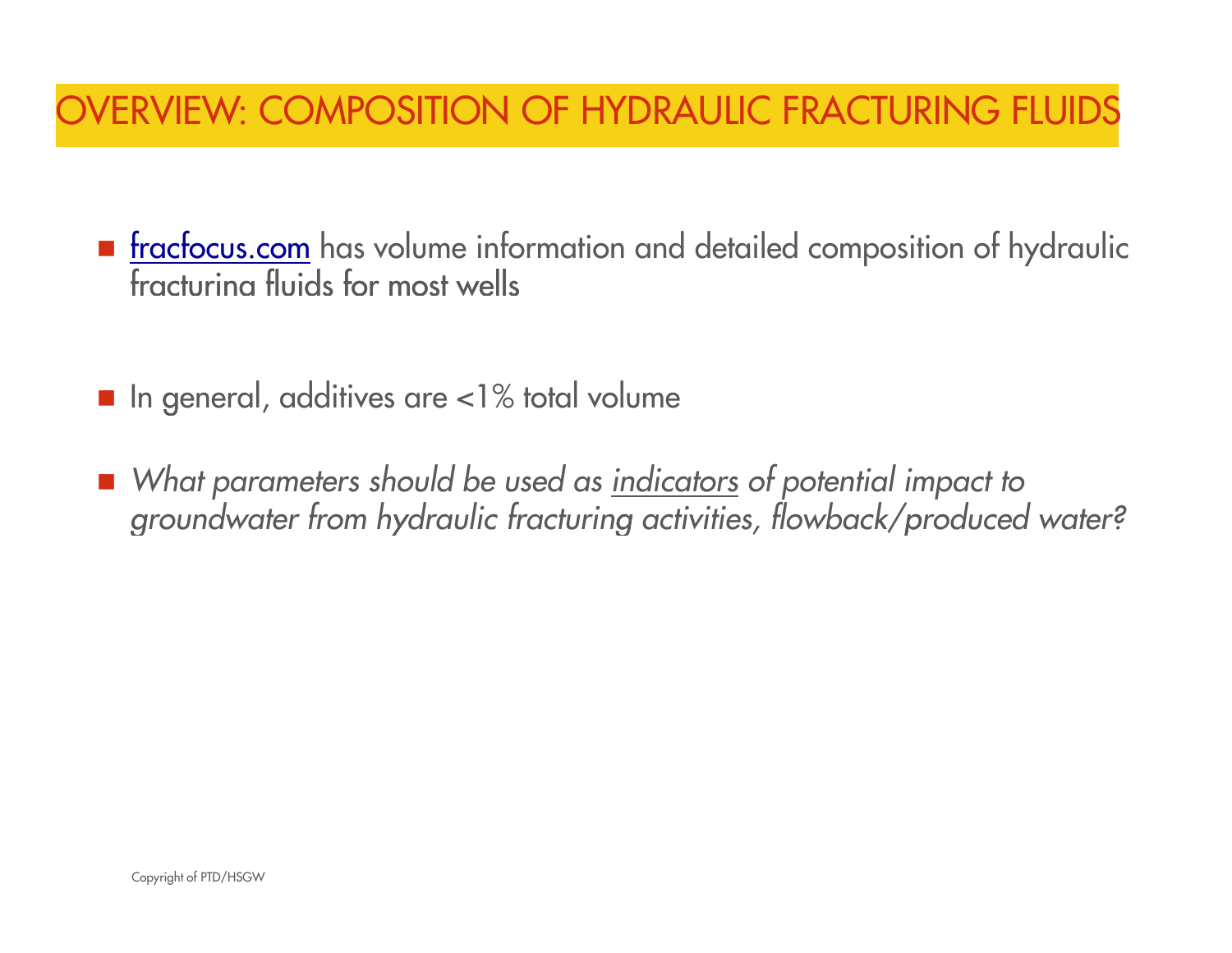### INDICATOR PARAMETER SELECTION FOR POTENTIAL IMPACT TO GROUNDWATER FROM HYDRAULIC FRACTURING FLOWBACK/PRODUCED WATER

- **Executer Criteria for selection of indicator parameters** 
	- Relative abundance in flowback/produced water
	- **Potential mobility in groundwater systems**
	- Ability to identify and accurately quantify the parameter in produced water and groundwater using existing EPA and/or Standard Methods
- **E** Identification of appropriate indicator parameters for assessment of potential impact to groundwater
	- $\blacksquare$  Based on available data on produced water, TDS is significantly higher than any other parameter, chloride is the most abundant anion, sodium is the most abundant cation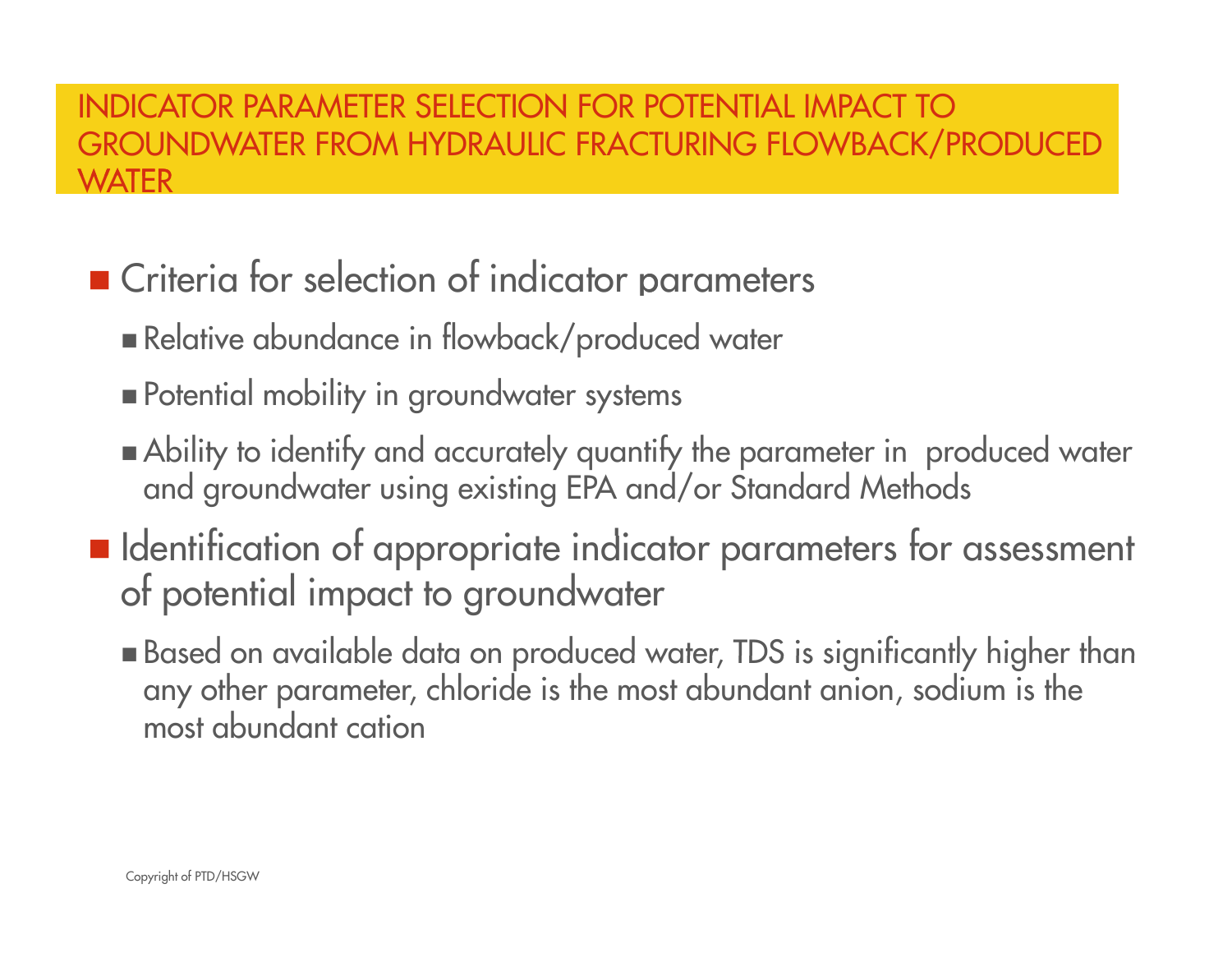## GROUNDWATER, INFLUENT, FLOWBACK, PRODUCED WATER

|                 |              | Approximate<br><b>Typical</b><br>Pennsylvania<br>Groundwater <sup>1</sup> | Influent <sup>2</sup> |        | 5 Day Flowback <sup>2</sup> |               | Conventional<br>Produced<br>Water <sup>3</sup> |
|-----------------|--------------|---------------------------------------------------------------------------|-----------------------|--------|-----------------------------|---------------|------------------------------------------------|
| Parameter       | <b>Units</b> | <b>Median</b>                                                             | Range                 | Median | Range                       | <b>Median</b> | Range                                          |
| pH              |              | 7.5                                                                       | $6.7 - 7.4$           | 7.2    | $5.8 - 7.2$                 | 6.2           | $5 - 8$                                        |
| <b>TDS</b>      | mg/L         | 163                                                                       | $35 - 5,500$          | 334    | 38,000 - 260,000            | 238,000       | 3,000 - 350,000                                |
| <b>TOC</b>      | mg/L         | $\leq$ 1                                                                  | $2 - 200$             | 3.8    | $4 - 388$                   | 63            | <b>NA</b>                                      |
| <b>O&amp;G</b>  | mg/L         | $<$ 5                                                                     | 19                    | 31     | $< 0.5 - 100$               | <b>NA</b>     | $3 - 100$                                      |
| <b>Chloride</b> | mg/L         | 5                                                                         | $4 - 3,000$           | 42     | 26,000 - 148,000            | 42,000        |                                                |
| Sodium          | mg/L         |                                                                           | $26 - 6,200$          | 68     | 11,000 - 65,000             | 18,000        |                                                |

<sup>1</sup> Pennsylvania State University, 2011 , http://www.iogawv.com/Resources/Docs/Marcellus-drinking-water-2011.pdf

2 Hayes, http://www.epa.gov/hfstudy/12\_Hayes\_-\_Marcellus\_Flowback\_Reuse\_508.pdf

3 IPEC, 2004 GRI, 1994

#### **Typical Produced Water TDS Levels (USGS)**:

–Fayetteville Shale –25,000 mg/L

–Barnett Shale –60,000 mg/L

–Haynesville Shale –120,000 mg/L

–Permian Basin –140,000 mg/L

–Marcellus Shale –180,000 mg/L

**Marcellus** Si**emens AG 12009** CW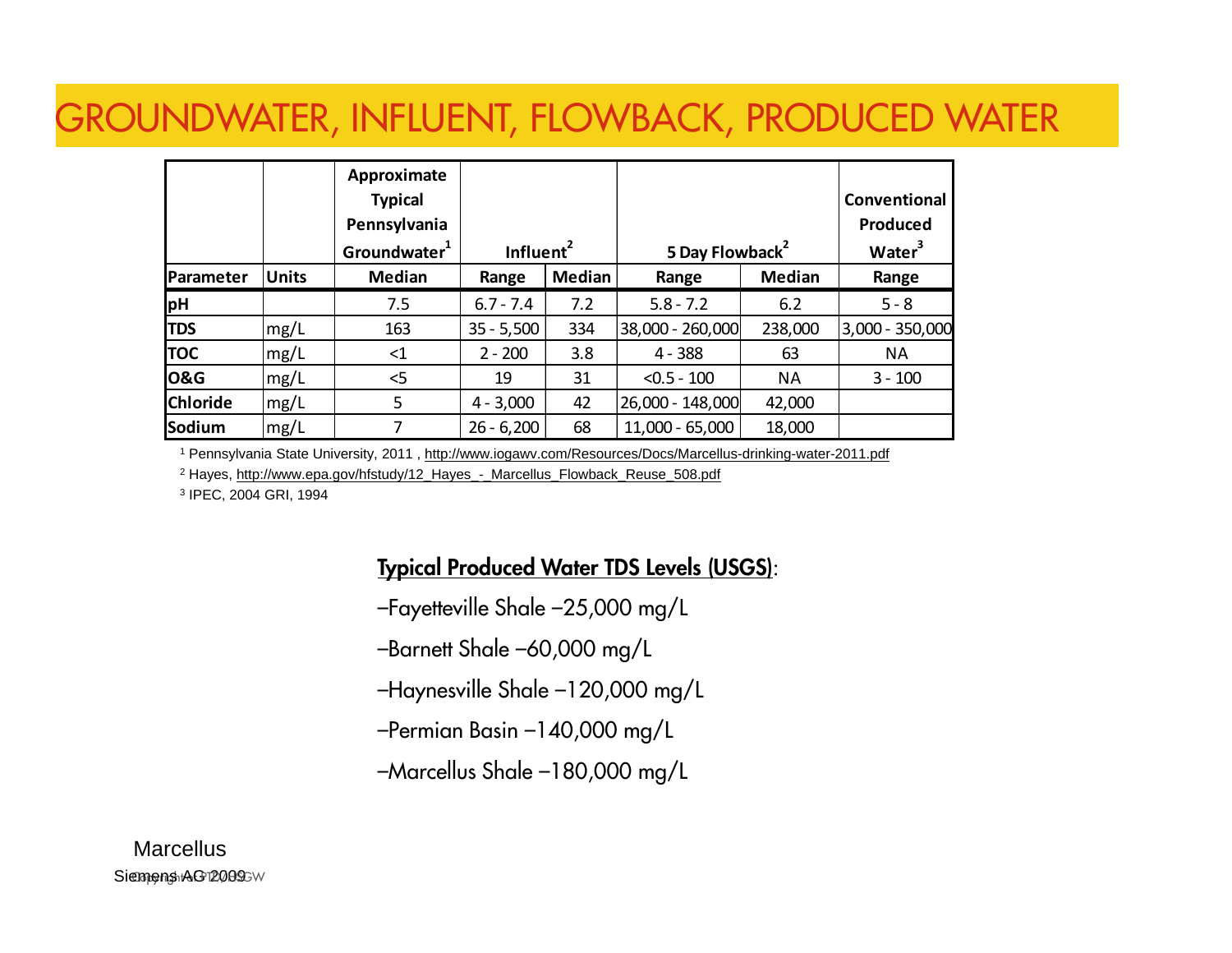

- ×. Lack of consensus on sampling method for casing headspace and dissolved gas
- Gas analyses and isotopic analyses should be carefully considered using multiple lines of evidence to determine potential gas migration source: Mud gas data, geological data, depth profile, area groundwater quality data are essential
- Conduct pre-drill baseline assessment of groundwater and water supply wells including isotopic analyses of headspace and dissolved gas (methane, ethane, propane+)
- Gas can be present in shallow groundwater and shallow to deep zones above shale prior to hydraulic stimulation operations

Copyright of PTD/HSGW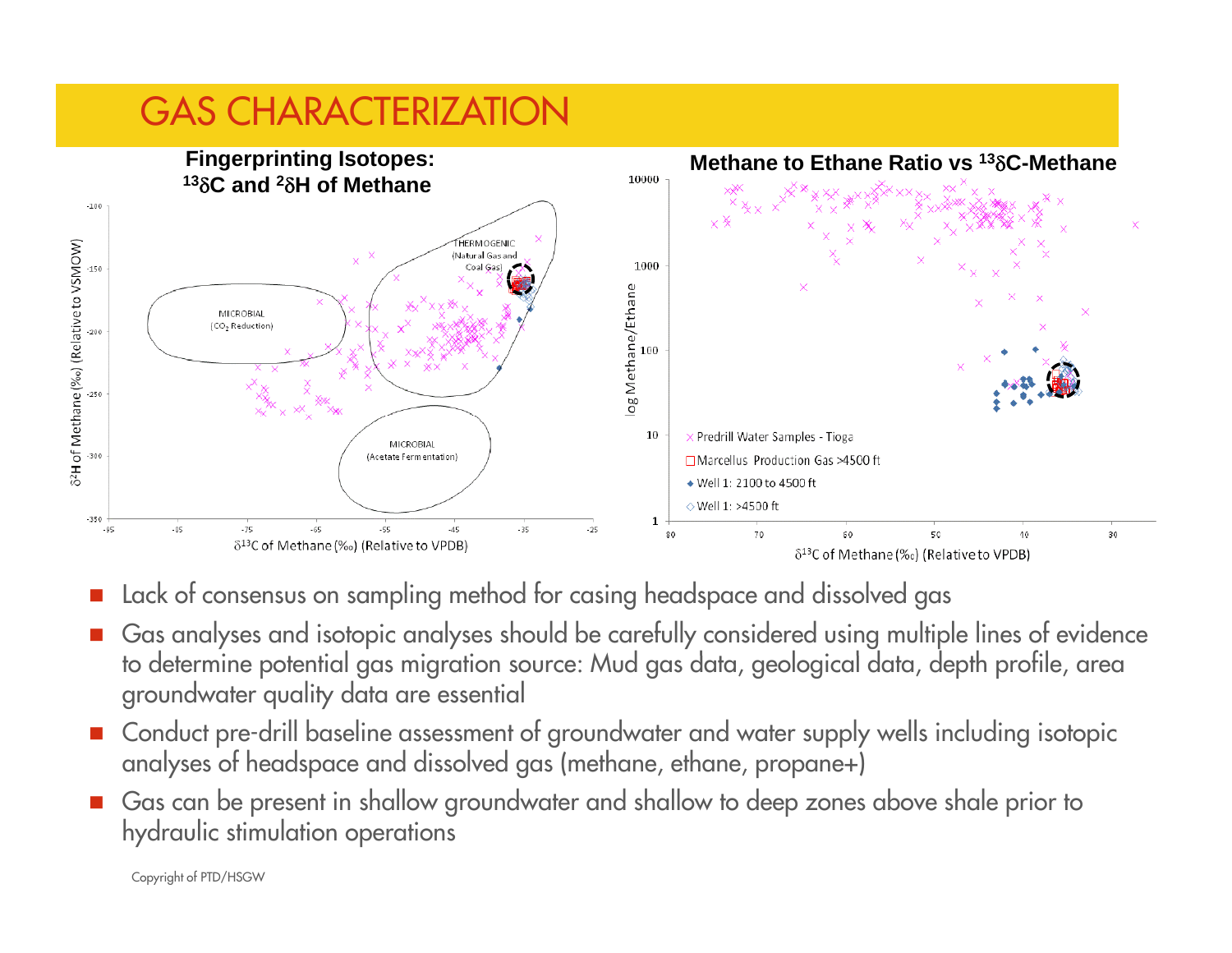### ISOTOPE REVERSAL - TIOGA: 13δ C-METHANE & 13δ C–ETHANE

- F. This correlation may not be applicable in the entire county
- Successful source identification requires multiple lines of evidence and a thorough understanding of site conditions

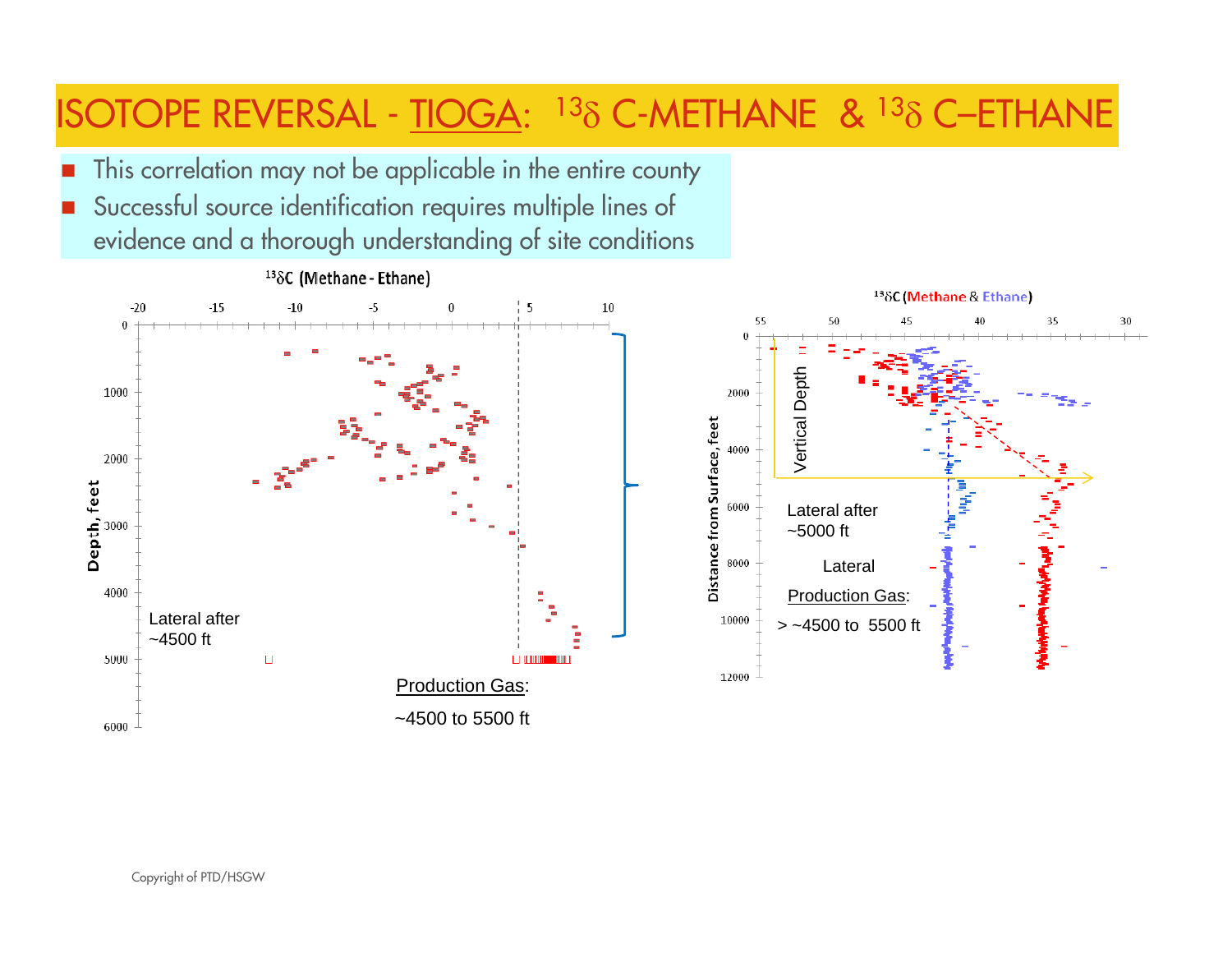## **SUMMARY**

### **Groundwater**

If indicator parameters (TDS, chloride, sodium) are elevated above pre-drill and/or background conditions in groundwater at a given site or well, further evaluation may be warranted

 Note*: Increases in TDS, chloride, and sodium do not always imply connection to deep production water from hydraulic stimulation* . Changes in water well operations and water table fluctuations may introduce water from restricted flow zones with relatively high salinity and not from production water

### **Gas**

Characterization of pre-drill groundwater and water supply wells, production gas, and shallow mud gas are helpful in gas migration investigations. Multiple lines of evidence are necessary for determination of gas composition and isotopic ratios of carbon and hydrogen (preferably methane, ethane, propane) with respect to depth, geologic strata, structure, etc. In areas where "wet" gas is produced, analysis for BTEX may be considered.